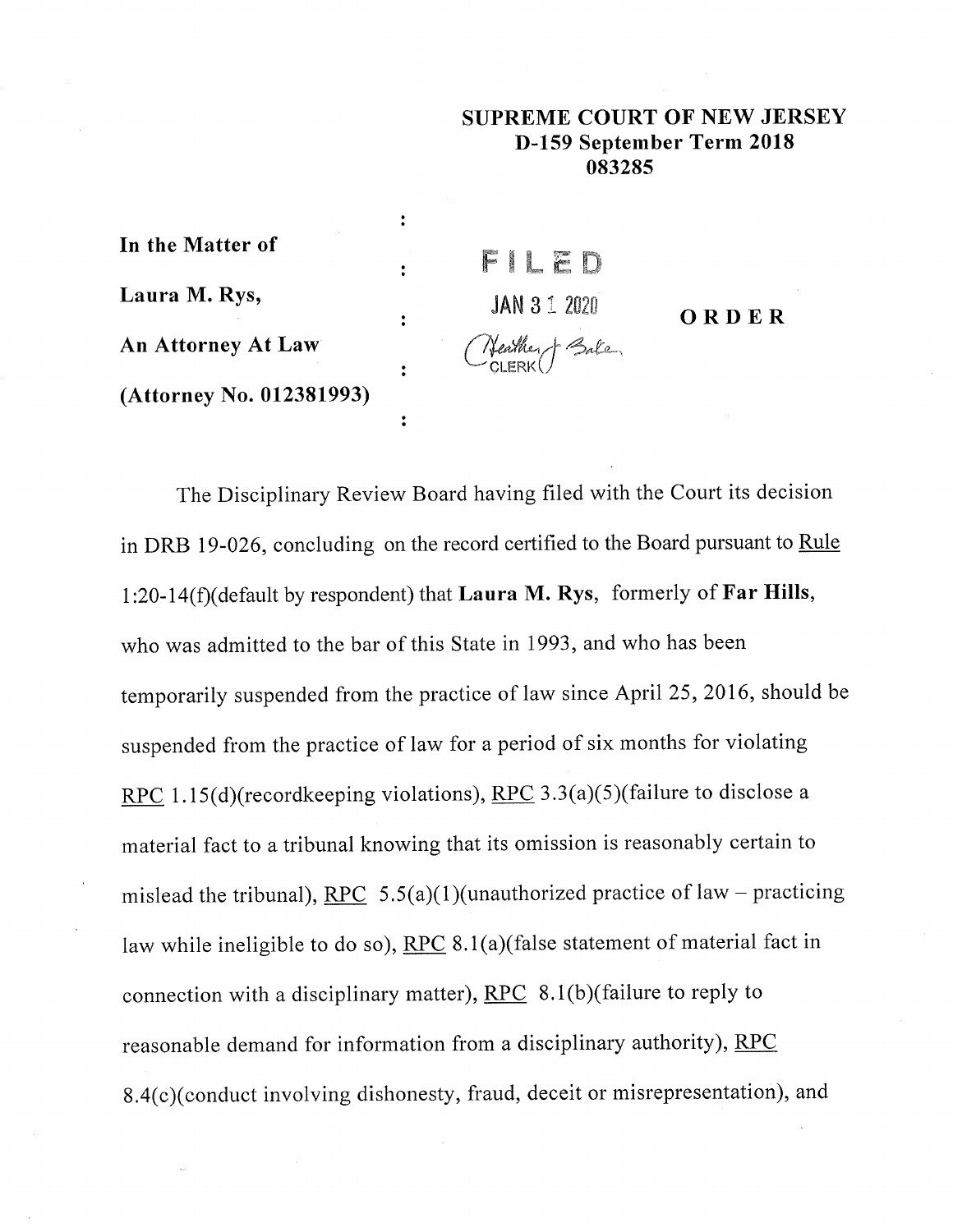RPC 8.4(d)(conduct prejudicial to the administration of justice);

And the Disciplinary Review Board having further determined that prior to reinstatement to the practice of law, respondent should be required to complete six hours of continuing legal education courses in attorney ethics, beyond the hours for CLE compliance and provide proof to the Office of Attorney Ethics of her completion thereof;

And good cause appearing;

It is ORDERED that Laura M. Rys is suspended from the practice of law for a period of six months, effective immediately, and until the further Order of the Court; and it is further

ORDERED that prior to reinstatement to practice, respondent shall successfully complete six credits of courses in professional responsibility, which shall be beyond the hours required for New Jersey CLE compliance and approved by the Office of Attorney Ethics; and it is further

ORDERED that respondent shall remain suspended from the practice of law pursuant to the Order of this Court filed March 24, 2016, and pending her compliance with the determination of the District XIII Fee Arbitration determination in District Docket NO. XIII-2015-0450F, payment of sanction to the Disciplinary Oversight Committee, and until the further Order of the Court;